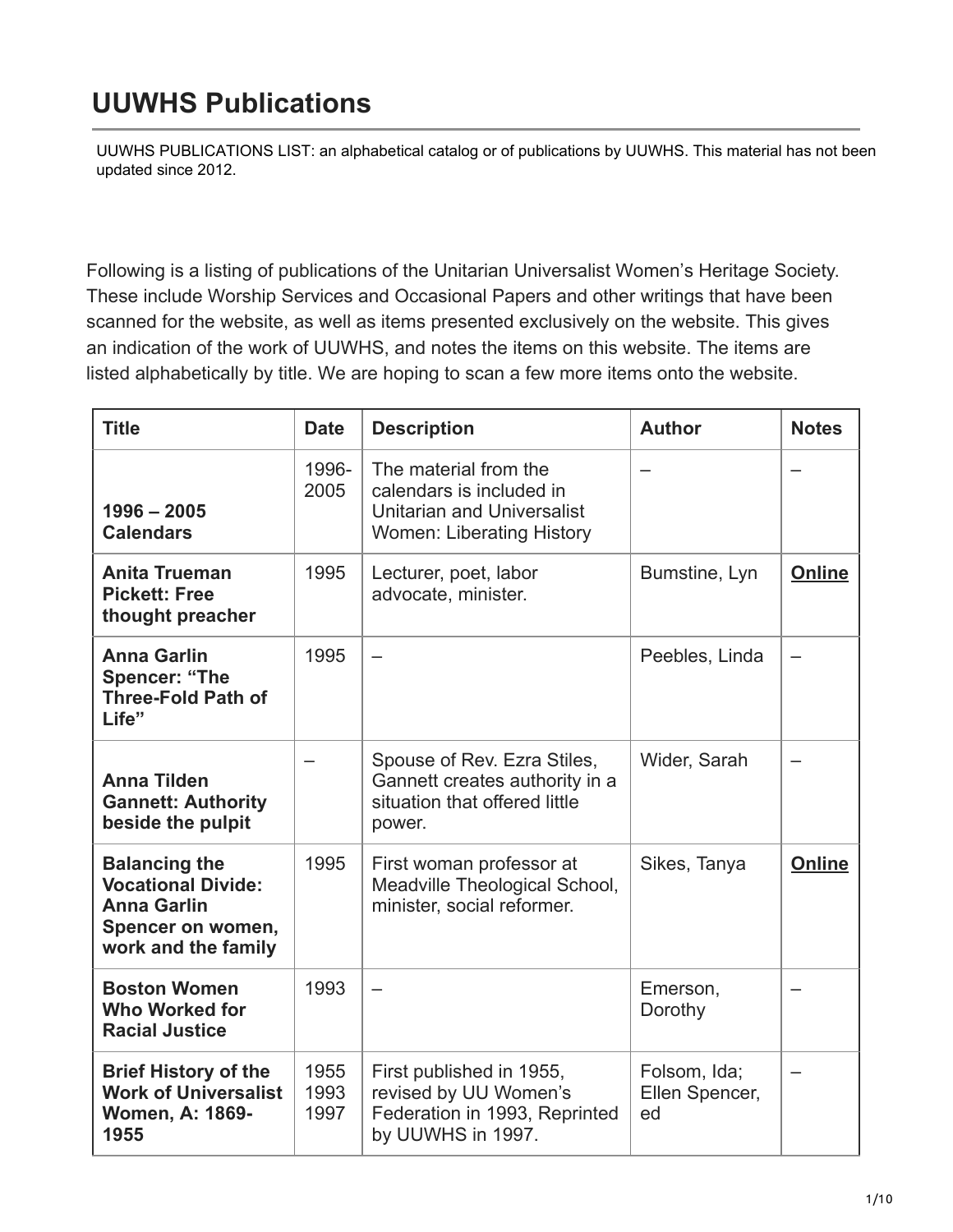| <b>Cameo Life Stories</b><br><b>Writing Guide for</b><br>Everywoman                                                      |      | Complete guide to writing<br>memoirs, with questions to<br>help women recall, organize,<br>and record precious<br>memories.                   | Linzer,<br>Deborah<br>Hansen              | <b>Book</b> |
|--------------------------------------------------------------------------------------------------------------------------|------|-----------------------------------------------------------------------------------------------------------------------------------------------|-------------------------------------------|-------------|
| <b>Cameo Life Stories</b><br><b>Writing Guide for</b><br>Everywoman:<br><b>Workbook</b>                                  |      | Workbook with 3 ring binder,<br>10 sections of questions and<br>introductory letters for<br>organizaing your life story.                      |                                           |             |
| <b>Confession of Faith,</b><br>A (Song)                                                                                  | 1994 | Adapted from A Confession<br>of Faith by Anita Trueman<br><b>Pickett</b>                                                                      |                                           |             |
| <b>Crusader for</b><br>Freedom: Life of<br>Lydia Maria Child                                                             |      | Vivid profile of one of the<br>most influenceial women of<br>the 19th century. Hardcover,<br>Beacon Press, Deborah<br><b>Pickman Clifford</b> | Clifford,<br>Deborah<br>Pickman           | <b>Book</b> |
| Debate Goes On,<br>The: The historical<br>debare concerning<br>women in ministry                                         | 1998 |                                                                                                                                               | Emerson,<br>Dorothy                       |             |
| <b>Dorothy Spoerl</b>                                                                                                    |      | Biographic information,<br>excerpts                                                                                                           | Zidowecki,<br>Helen                       |             |
| Dr. Emily Howard<br><b>Stowe: A most</b><br>remarkable<br>daughter                                                       |      | Canadian physician and<br>women's rights activist                                                                                             | Killoran,<br>Maureen                      | —           |
| <b>Elizabeth Moore</b><br><b>Manwell: At May</b><br><b>Memorial Unitarian</b><br><b>Society</b>                          | 2001 | Religious Educator who, in<br>partnership with Sophia Lyon<br>Fahs, pioneered a new<br>philosophy of teaching<br>religious education.         | Baker, Lisa                               |             |
| <b>Emily Frances</b><br><b>Fletcher: New</b><br><b>England botanist</b>                                                  | 2000 |                                                                                                                                               | Downey, Jean;<br>Harman,<br><b>Marian</b> |             |
| <b>Exploration of the</b><br>Friendship of<br><b>Elizabeth Cady</b><br><b>Stanton and Susan</b><br><b>B.</b> Anthony, An |      | <b>UU Historical Society</b>                                                                                                                  | Hoist, Mary-<br>Ella                      |             |
| <b>Exhortation</b>                                                                                                       | 1813 | From The Female Christian                                                                                                                     | Barns, Lucy                               | Online      |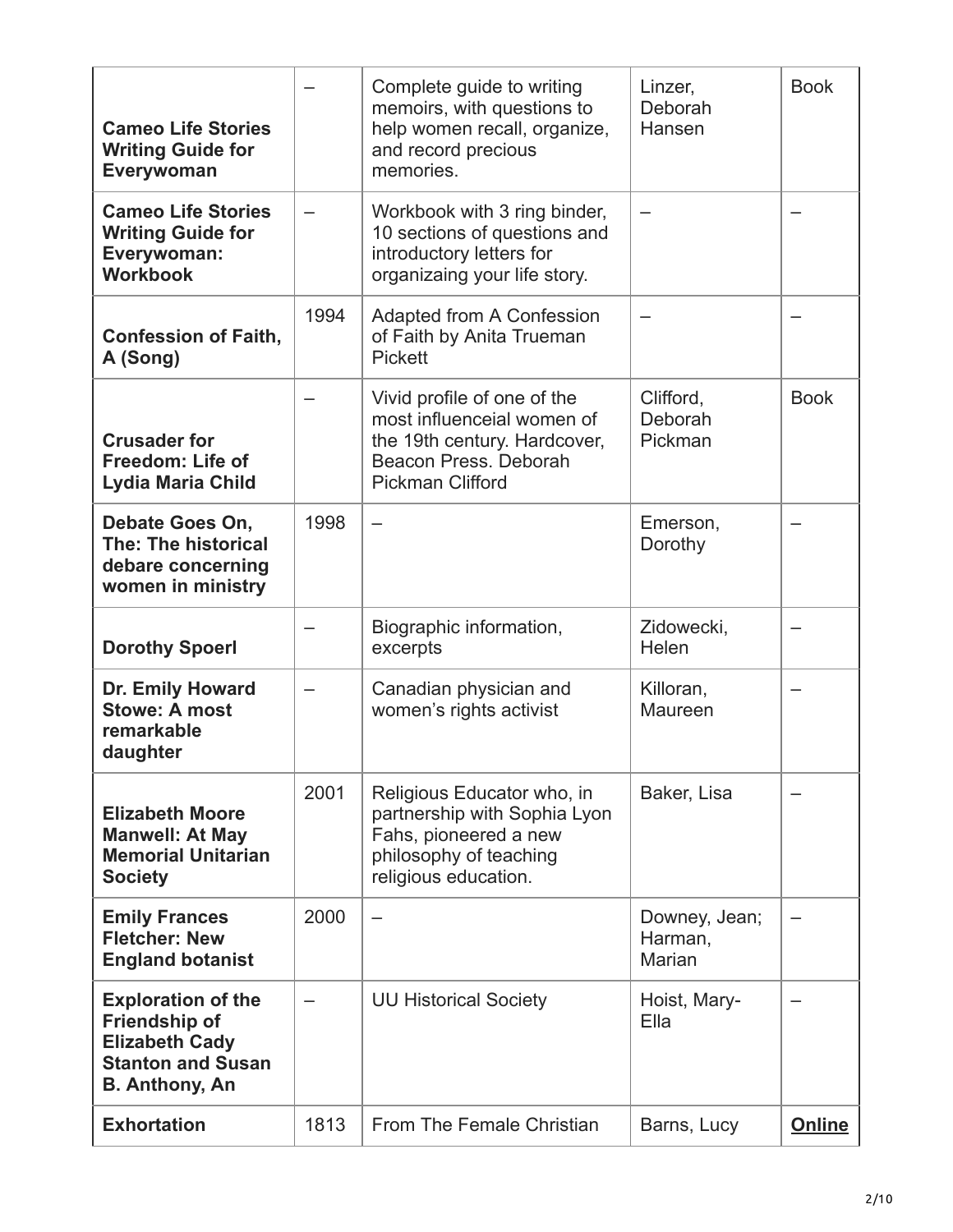| <b>F.E.Harper Worship</b><br><b>Service</b>                                                                                                                             | 1995 |                                                                                                                                                  |                         |               |
|-------------------------------------------------------------------------------------------------------------------------------------------------------------------------|------|--------------------------------------------------------------------------------------------------------------------------------------------------|-------------------------|---------------|
| <b>Failure is</b><br>Impossible<br>(Worship)                                                                                                                            | 1995 | Celebrates the 75th<br>anniversary of the passaage<br>of the 19th amendment,<br>granting women the right to<br>vote.                             | Worship                 | <b>Online</b> |
| Fair Women, The:<br>Women at the 1893<br><b>World Parliament of</b><br><b>Religions</b>                                                                                 |      |                                                                                                                                                  | Johnson, David          |               |
| For a Woman to<br><b>Speak in Church:</b><br>The proud colling of<br><b>Augusta Jane</b><br>Chapin                                                                      | 1997 | Second woman ordained to<br>Universalist ministry.                                                                                               | Laucher, Phlox          |               |
| <b>Foster Sisters of</b><br><b>Montreal, The</b>                                                                                                                        | 2002 | Writings of active participants<br>in 19th century literary,<br>religious and benevolent life<br>of Montreal.                                    | MacDonald,<br>Mary Lu   | <b>Online</b> |
| <b>Free and Natural</b><br><b>Unfolding on Our</b><br><b>Highest Power, The:</b><br><b>Elizabeth Palmer</b><br><b>Peabody and the</b><br>moral education of<br>children | 1997 | <b>Founder of American</b><br>kindergartens.                                                                                                     | LaRiviere,<br>Katherine |               |
| <b>Friendship Across</b><br>the Color Line: Celia<br><b>Parker Woolley and</b><br><b>Fannie Barrier</b><br><b>Williams</b>                                              | 1997 | Breaking the "color line" of<br>the Chicago Women's Club.                                                                                        | Lee, Koby               |               |
| <b>From Gloucester to</b><br>Philadelphia in 1790                                                                                                                       |      | Observations, anecotes and<br>thoughts from the 18th<br>century letters. Soft-cover<br>book, 338 pages. Judith<br><b>Sargent Murray Society.</b> | Smith, Bonnie<br>Hurd   | <b>Book</b>   |
| <b>Genuine Friendship,</b><br>A                                                                                                                                         | 1993 |                                                                                                                                                  | Goodwin, Joan           |               |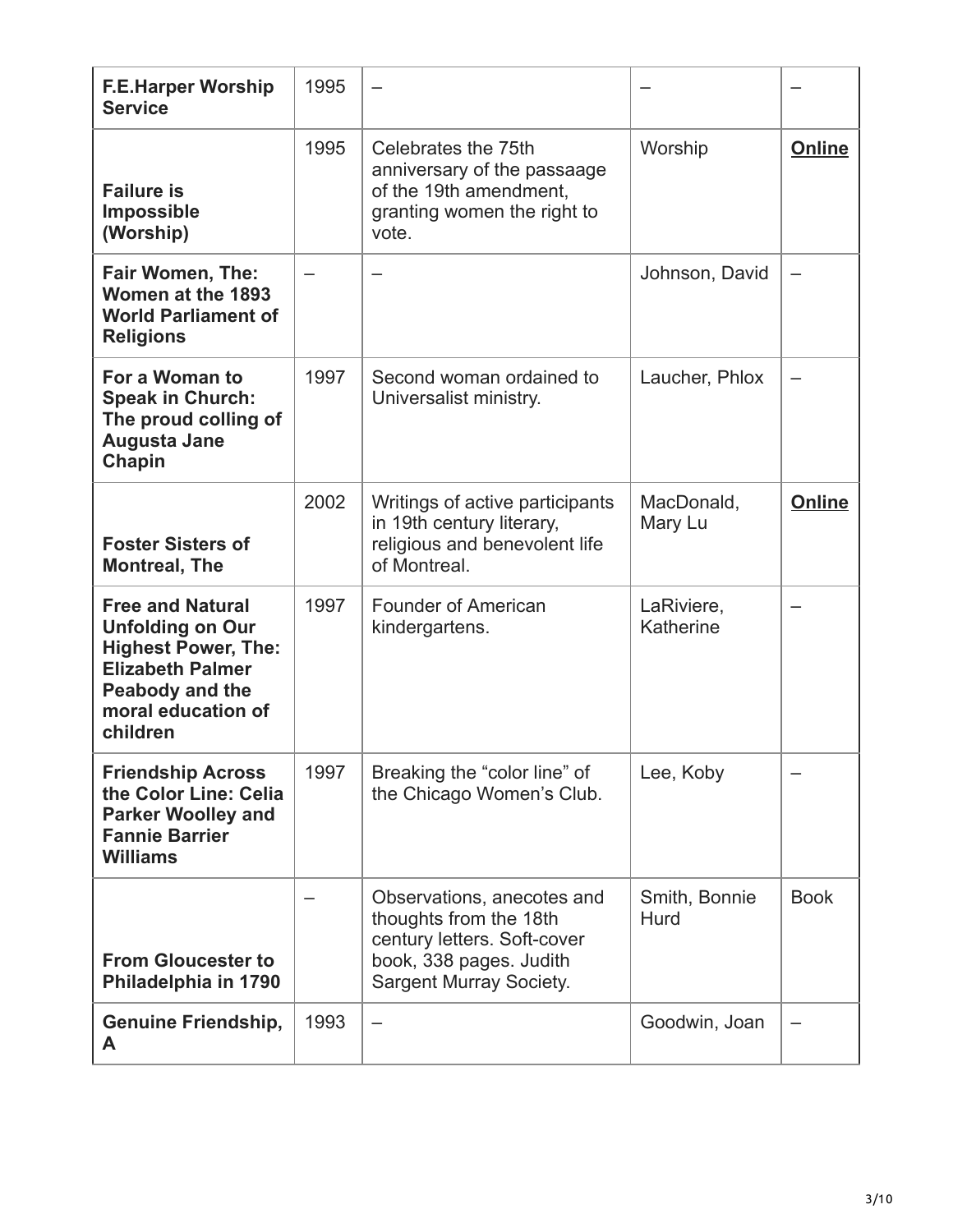| Goddesses,<br>Witches, and the<br><b>Paradigm Shift</b>                                                                                  |      | Dramatic readings, including<br>one of four famous Unitarian<br>universalist women. Ideal for<br>use as worship service. (not<br>UUWHS)                    | Bowman, Meg,<br>ed                    | <b>Book</b>   |
|------------------------------------------------------------------------------------------------------------------------------------------|------|------------------------------------------------------------------------------------------------------------------------------------------------------------|---------------------------------------|---------------|
| <b>Harriot Kezia Hunt:</b><br><b>Physician of Body,</b><br><b>Mind and Soul</b>                                                          | 2001 | First American woman to<br>practice medicine.                                                                                                              | Duncan, Sarah                         |               |
| <b>Heritage</b>                                                                                                                          |      | Poem                                                                                                                                                       | Carr, Sarah<br>Pratt                  | <b>Online</b> |
| <b>Herstory Comes to</b><br>Life (Worship)                                                                                               | 1990 | Worship                                                                                                                                                    |                                       | Online        |
| <b>Hundred Years</b><br>Hence, A (Worship)                                                                                               | 1996 | Addresses past, present,<br>future.                                                                                                                        | Worship                               | Online        |
| <b>Hundred Years</b><br>Hence, A: SGM                                                                                                    |      | <b>Small Group Ministry quote</b>                                                                                                                          | Zidowecki,<br>Helen                   | Online        |
| In the Parsonage, In<br>the Parish:<br><b>Experiences of</b><br><b>Nineteenth Century</b><br><b>Unitarian Ministers'</b><br><b>Wives</b> |      | Exploration of roles and<br>experiences.                                                                                                                   | Mace, Emily                           | Online        |
| Influence of<br><b>Catherine Helen</b><br><b>Spence of Social</b><br>and Politcal Reform<br>in South Australia:<br>1860-1910.            | 1996 |                                                                                                                                                            | Samsom,<br>Diana                      |               |
| Inspiration from the<br>Past (Play)                                                                                                      |      | Written by girls in May<br>Memorial UU Church,<br>Syracuse, 5/1/1994                                                                                       |                                       | Online        |
| <b>Joining Hands</b><br>Around the World-<br><b>Women Making</b><br><b>Peace (Worship)</b>                                               |      | <b>General Assembly. Visitors</b><br>from the past share their work<br>for peace as empowerment<br>for today's efforts to create a<br>peaceful world. 2002 | Goodwin, Joan;<br>Emerson,<br>Dorothy | Online        |
| <b>Judith Sargent</b><br><b>Murray</b>                                                                                                   |      | Gleaner                                                                                                                                                    |                                       | Online        |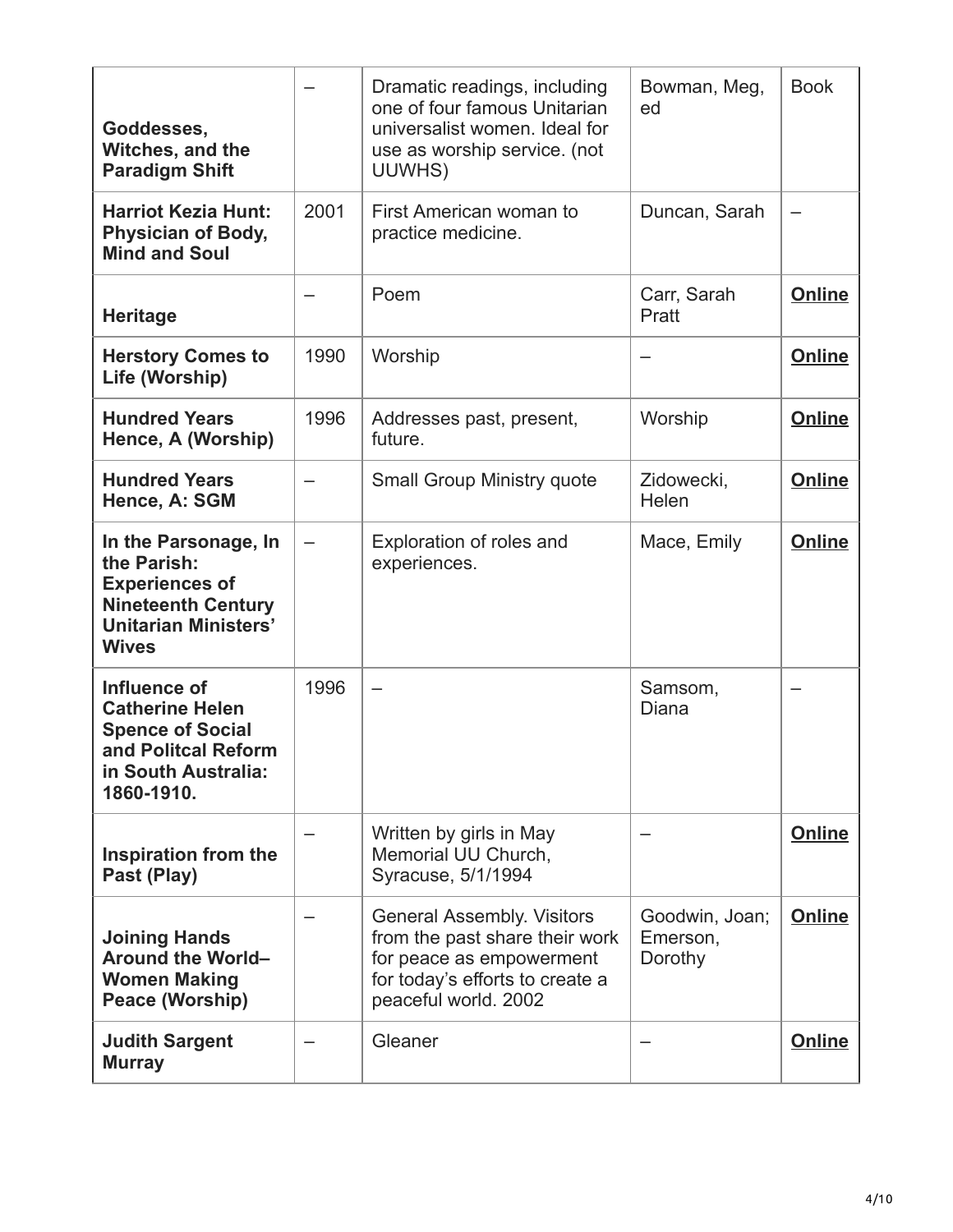| <b>Judith Sargent</b><br><b>Murry (Video?)</b>                                     |      | By UU minister who<br>discovered Judith Sargent<br>Murray's letterbooks. Includes<br>discovery story and<br>introduces Judith Sargent<br>Murray, feminist, essayist,<br>dramatist, wife of Universalist<br>minister John Murray. 35<br>minutes. | Gibson,<br>Gordan                  |               |
|------------------------------------------------------------------------------------|------|-------------------------------------------------------------------------------------------------------------------------------------------------------------------------------------------------------------------------------------------------|------------------------------------|---------------|
| <b>Ladies' Repository,</b><br>The: Sisterhood of<br><b>Universalists</b>           | 1998 |                                                                                                                                                                                                                                                 | Goodwin, Joan                      |               |
| <b>Let Us Now Praise</b><br><b>Universalist Women</b><br>(Worship)                 |      | Biographies of historic<br>Universalist women. Includes<br>a children's story. Hymn texts<br>written by Universalist<br>women. 1993                                                                                                             |                                    | Online        |
| <b>Let Us Now Praise</b><br><b>Universalist</b><br>Women, SGM                      |      | <b>Small Group Ministry quote</b>                                                                                                                                                                                                               | Zidowecki,<br>Helen                | <b>Online</b> |
| <b>Letters I Left</b><br><b>Behind, The: Letter</b><br>Book 10                     |      | First of 23 Letter Books to be<br>published. Review                                                                                                                                                                                             | Smith, Bonnie<br>Hurd              | <b>Online</b> |
| <b>Middle School</b><br><b>Named after</b><br><b>Abolitionist Maria</b><br>Chapman |      | Newspaper article,<br>Weymouth (MA) News                                                                                                                                                                                                        |                                    | <b>Online</b> |
| <b>More Than Common</b><br><b>Powers of</b><br><b>Perception</b>                   |      | The diary of Elizabeth Rogers<br>Mason Cabot, a woman who<br>led a typical life in 19th<br>century Boston. Hardcover.<br><b>Beacon Press</b>                                                                                                    |                                    |               |
| <b>Music: Confession</b><br>of Faith, A<br>(Worship)                               |      | Anthem for four voices.<br>Setting of lyrics by Anita<br>Truernan Pickett. "To realize<br>the divine in my soul; to see<br>and worship the Divine in all<br>else; this is my life, my faith,<br>my religion."                                   | Cobb, Lil                          |               |
| <b>Music: Standing</b><br><b>Before Us (Worship)</b>                               |      | Women's History theme song.<br>Ideal for group singing.                                                                                                                                                                                         | Eagleheart,<br><b>Carole Etzer</b> |               |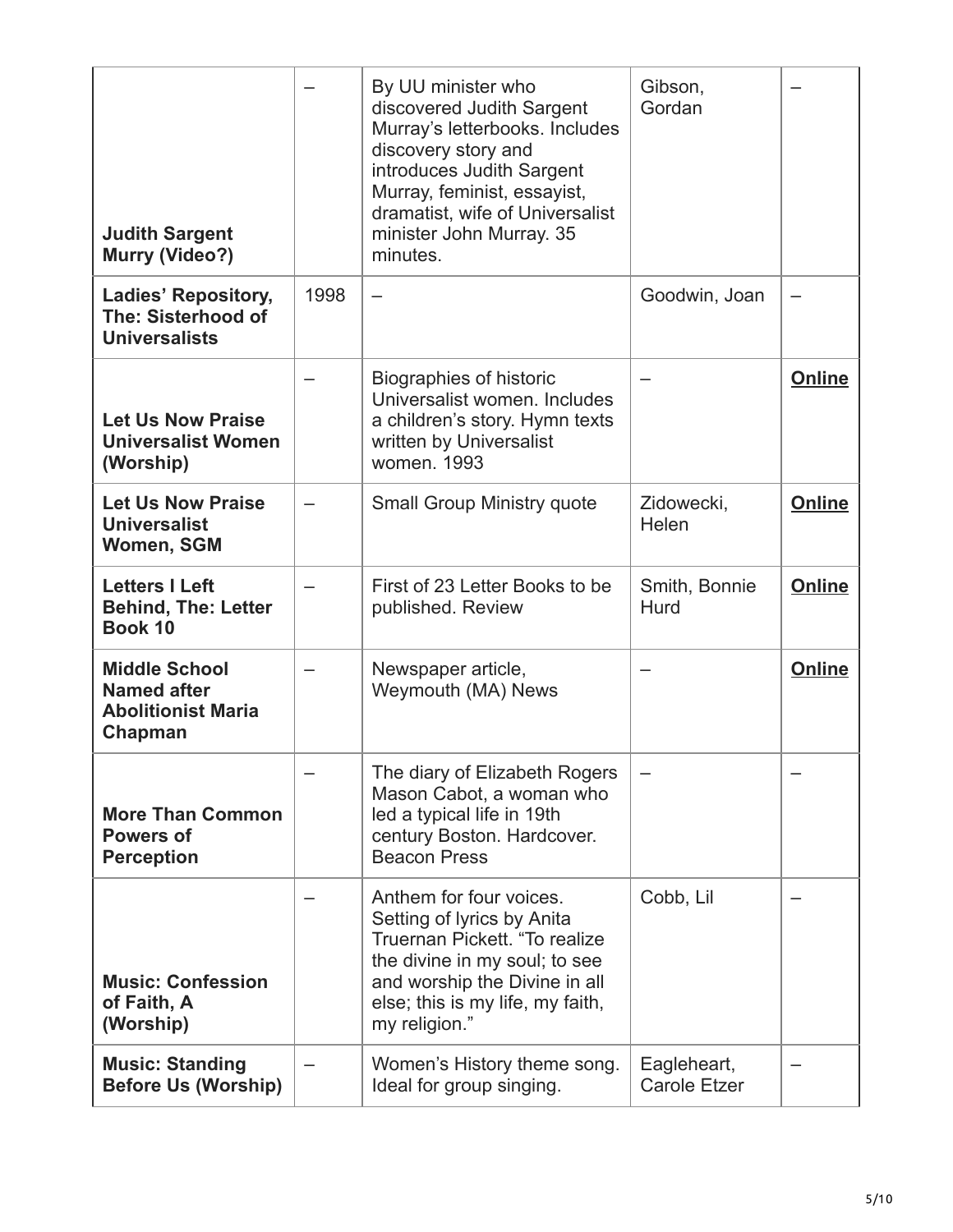| <b>Notable Universalist</b><br>and Unitarian<br>Women, 7th ed.                                                                                                  |      | Listing of over 450 historical<br><b>Universalist and Unitarian</b><br>women with brief description<br>of their lives and writings.                                                            |                      | <b>Online</b> |
|-----------------------------------------------------------------------------------------------------------------------------------------------------------------|------|------------------------------------------------------------------------------------------------------------------------------------------------------------------------------------------------|----------------------|---------------|
| <b>Olympia Brown:</b><br><b>Minister of Social</b><br><b>Reform</b>                                                                                             | 1992 | Universalist minister and<br>women's rights advocate.                                                                                                                                          | Nichols,<br>Claudia  |               |
| <b>Oral History as an</b><br>Intergenerational<br><b>Religious Education</b><br>Program                                                                         | 1992 | <b>Includes Oral History</b><br>Guidelines. Complete<br>information on how to do oral<br>history as an all-church<br>project.                                                                  |                      |               |
| <b>Outcome of This</b><br><b>Faith: How</b><br><b>Universalism</b><br><b>Changed History in</b><br>the Person of Mary<br><b>Ashton Livermore,</b><br><b>The</b> | 1995 | Mary Ashton Livermore,<br>Lecturer, abolitionist,<br>suffragist, Sanitary<br><b>Commission leader in Civil</b><br>War.                                                                         | O'Connell,<br>Daniel | <b>Online</b> |
| <b>Pilgrimage to the</b><br><b>Birthplace of</b><br>Women                                                                                                       |      |                                                                                                                                                                                                | Emerson,<br>Dorothy  |               |
| <b>Reading on the Life</b><br>of Frances Ellen<br><b>Watkins Harper</b><br>(Worship)                                                                            |      | The story of an African<br>American involved in the<br>women's suffrage movement.<br>Told by two narrators and<br>Frances Harper herself, with<br>excerpts from her poems and<br>novel.        |                      |               |
| <b>Re-Centering Our</b><br><b>Religious History</b><br>(Worship)                                                                                                | 1992 | Imaginative interview format<br>featuring dialog recreated<br>from their writings, including<br>social action, role of religion<br>in society, confronting racism,<br>advice to today's women. |                      |               |
| <b>Reflections of</b><br>Women in the<br><b>Ministry: Eleanor</b><br><b>Gordon - Religious</b><br>teacher and inspirer<br>of things ethical and<br>spiritual    |      | Analysis of the sermons of<br>this member of the "lowa<br>Sisterhood" of Unitarian<br>ministers.                                                                                               | Doege, Lisa          |               |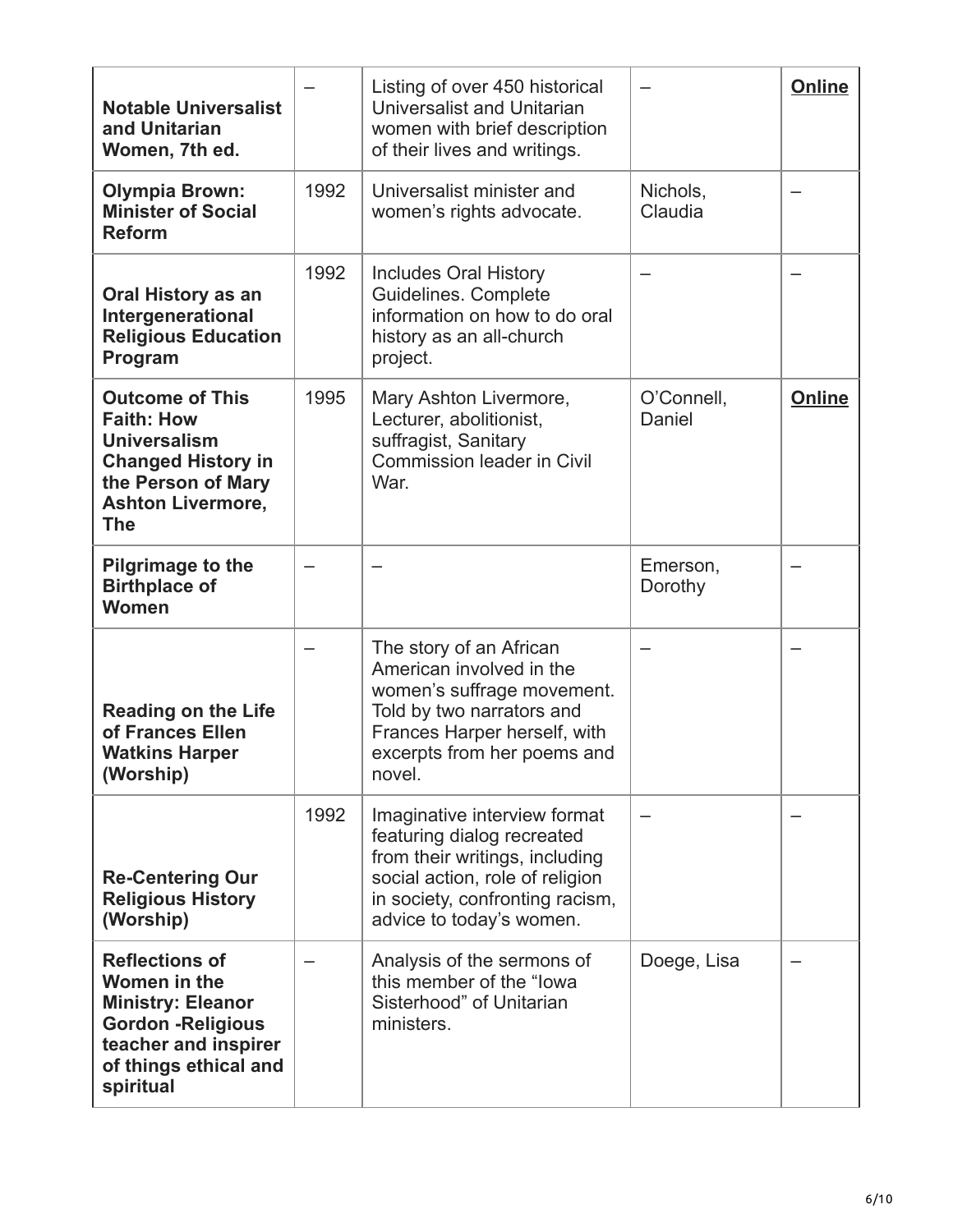| <b>Representative</b><br><b>Women</b>                                                                             | 1992 |                                                                                                                                                                                          | Emerson,<br>Dorothy                |               |
|-------------------------------------------------------------------------------------------------------------------|------|------------------------------------------------------------------------------------------------------------------------------------------------------------------------------------------|------------------------------------|---------------|
| <b>Sarah Edgarton</b><br>Mayo: More than a<br>"Sweet Singer of<br><b>God's Unbounded</b><br>Love"                 | 1996 | Ladies Repository contributor,<br>author. I                                                                                                                                              | Gemmill, Eva                       |               |
| <b>Singing, Shouting,</b><br><b>Celebrating</b><br><b>Unitarian and</b><br><b>Universalist Women</b><br>(Worship) |      | Young woman learns about<br>historical origins of today's<br>justice movements and the<br>crucial role played by UU<br>women. Includes 13 hymns<br>and songs, with words by UU<br>women. |                                    |               |
| <b>Standing Before Us</b>                                                                                         |      | Anthology of writings and<br>biographies of UU women<br>engaged in social reform,<br>1776-1936. UUA Bookstore                                                                            | Emerson,<br>Dorothy, ed.           | <b>Book</b>   |
| <b>Standing Before Us</b><br>(Song)                                                                               |      | Song (50+copies)                                                                                                                                                                         | Eagleheart,<br><b>Carole Etzer</b> |               |
|                                                                                                                   |      | Various Canadian women,<br>and the experiences of US                                                                                                                                     | Baros-<br>Johnson, Irene;          | Online        |
| <b>Stirring the Sagas:</b><br><b>What Canadian</b><br><b>Connections Do</b>                                       |      | women related to women.<br><b>UUWHS Annual Meeting</b><br>2002.                                                                                                                          | Greenhavens,<br>Eliz.              |               |
| <b>Tale of Beatrix</b><br>Potter, The                                                                             | 1995 | Environmental work of the<br>famous children's book<br>author and illustrator. By Ann<br>MacConnachie                                                                                    | MacConnachie,<br>Ann               |               |
| <b>They Showed the</b><br>Way - The Way<br><b>Leads On (Worship)</b>                                              | 1998 | Acknowledges contributions<br>from the early feminist<br>movement and limitations<br>around race and class issues.                                                                       |                                    | Online        |
| <b>Tribute to Phoebe</b><br><b>Ann Coffin</b><br>Hanaford (Worship),<br>A                                         | 1998 | A dramatic reading about the<br>first woman minister in New<br>England.                                                                                                                  |                                    | <b>Online</b> |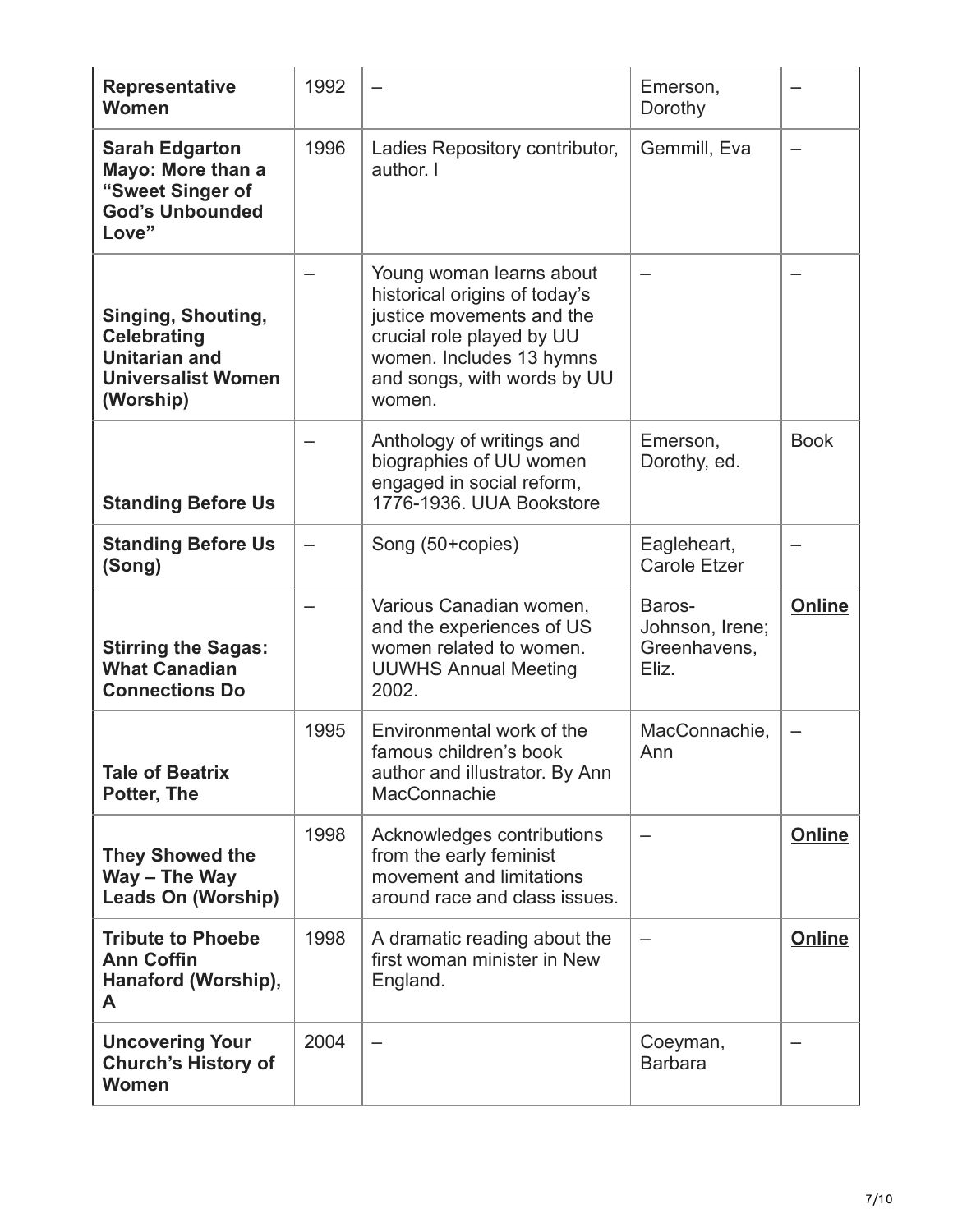| <b>Unitarian Influence</b><br>on Elizabeth<br><b>Peabody and</b><br><b>American</b><br><b>Kindergartens, The</b> | 1996 | <b>Founder of American</b><br>kindergartens,<br>transcendentalist.                                                                                                                                                                                    | Edwards, June                                          |             |
|------------------------------------------------------------------------------------------------------------------|------|-------------------------------------------------------------------------------------------------------------------------------------------------------------------------------------------------------------------------------------------------------|--------------------------------------------------------|-------------|
| <b>Unitarian</b><br><b>Universalist</b><br><b>Women's Heritage</b><br><b>Trail: Boston</b>                       |      | Describes 22 sites relating to<br>historic UU women.                                                                                                                                                                                                  | Jaronski,<br>Christine                                 |             |
| Universalist &<br><b>Unitarian Women</b><br>Ministers, 2nd Ed.                                                   |      | Biographical dictionary of<br>women ministers from the<br>past. UU Historical Society.                                                                                                                                                                | Hitchings,<br>Catherine F.                             | <b>Book</b> |
| <b>Universalist</b><br>Catechism, A                                                                              |      | First published in 1792.<br>Reprint edition, with<br>introduction by Bonnie Hurd<br>Smith                                                                                                                                                             |                                                        |             |
| <b>Voices from the</b><br>Past (Worship)                                                                         | 1990 | Women speak their own<br>words about struggle and<br>hope, vocation, faith,<br>theology. 1990                                                                                                                                                         |                                                        |             |
| <b>Voices of Courage</b><br>(Worship)                                                                            | 2001 | Honors the 150th anniversary<br>of Sojourner Truth's "Aren't I<br>a Woman?" speech, at the<br><b>Ohio Women's Rights</b><br><b>Convention at the Universalist</b><br>church in Akron, and<br>President Frances Gage, who<br>permitted Truth to speak. | Arnold, Nancy;<br>Edington,<br>Rose; Grigolia,<br>Mary | Online      |
| <b>Woman of Firsts, A:</b><br>The ministry of<br><b>Florence Buck</b>                                            | 2003 | Unitarian minister/pioneer<br>religious educator was the<br>first woman to serve as the<br>executive secretary of the<br>American Unitarian<br>Association's Department of<br>Relgious Education.                                                     | Ziemer,<br><b>Melissa</b>                              |             |
| <b>Women &amp; Religion:</b><br>Deep Roots and<br><b>Hidden History SGM</b>                                      |      | <b>Small Group Ministry</b>                                                                                                                                                                                                                           | Zidowecki,<br>Helen                                    | Online      |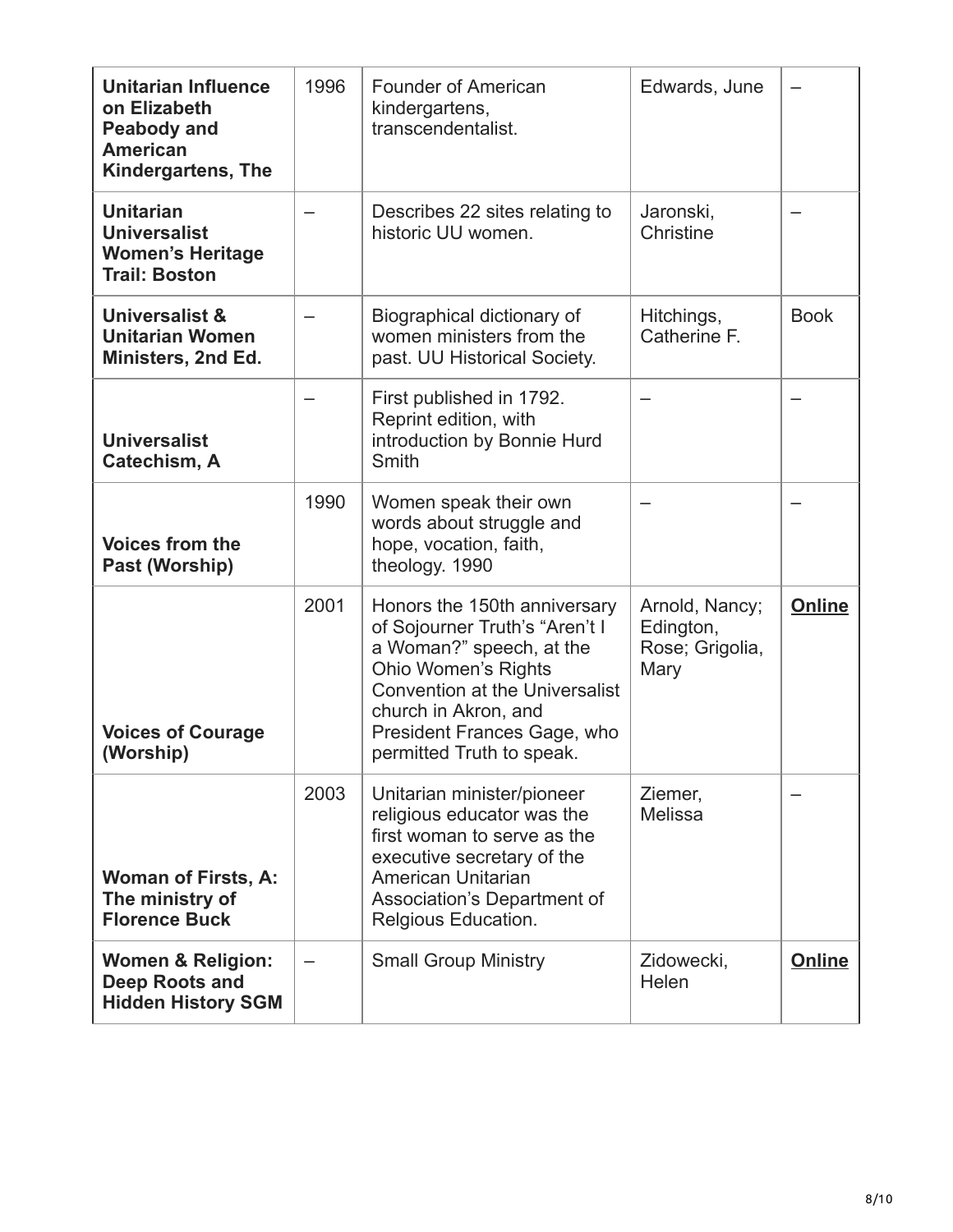| <b>Women and</b><br><b>Religion: Deep</b><br><b>Roots and Hidden</b><br><b>History (Worship)</b> | 1997 | Honors the 20th anniversary<br>of the General Assembly's<br>Women and Religion<br>Resolution. Voices of the past<br>inform each element of the<br>resolution and challenge<br>traditional religion. 1997                                  |                     | <b>Online</b> |
|--------------------------------------------------------------------------------------------------|------|-------------------------------------------------------------------------------------------------------------------------------------------------------------------------------------------------------------------------------------------|---------------------|---------------|
| <b>Women Blazing</b><br>Trails (Worship)                                                         | 1994 | Brief introductions to women<br>who were pioneers in various<br>professional fields followed by<br>their own words, 1994                                                                                                                  |                     | Online        |
| <b>Women Blazing</b><br><b>Trails, SGM</b>                                                       |      | <b>Small Group Ministry quote</b>                                                                                                                                                                                                         | Zidowecki,<br>Helen | Online        |
| <b>Women of the South</b><br>(Worship)                                                           |      | First-person stories . 2000                                                                                                                                                                                                               |                     | Online        |
| <b>Women of the West</b><br>(Worship)                                                            | 1999 | Features vignettes and words<br>1999                                                                                                                                                                                                      |                     | <b>Online</b> |
| Women of the West,<br><b>SGM</b>                                                                 |      | <b>Small Group Ministry quote</b>                                                                                                                                                                                                         | Zidowecki,<br>Helen | Online        |
| <b>Women's Heritage</b><br><b>Worship Resource</b><br><b>Packet (Worship)</b>                    |      | Readings, hymns, and<br>sermons by historic Unitarian<br>and Universalist women.                                                                                                                                                          |                     |               |
| <b>Women's History:</b><br><b>Dramatic Readings</b>                                              |      | Dramatic readings, including<br>one on Mary Wollistonecraft,<br>Hot Flash Press.                                                                                                                                                          | Bowman, Meg,<br>ed  |               |
| <b>Women's Rights</b><br><b>Anniversary</b><br><b>Celebration, 1998-</b><br>2000                 |      | Paper                                                                                                                                                                                                                                     |                     |               |
| <b>Women's Rights</b><br><b>Anniversary</b><br><b>Celebration, 1998-</b><br>2000 (Video)         |      | Documents local efforts to<br>celebrate Universalist and<br>Unitarian women active in the<br>antislavery and women's<br>suffrage movements as well<br>as more current human rights<br>causes. 22 minutes. Comes<br>with resource booklet. | Video               |               |
| <b>Writing from The</b><br><b>Gleaner</b>                                                        |      | Volume 111, No. LXXXVIII                                                                                                                                                                                                                  | Murray, Judith      |               |